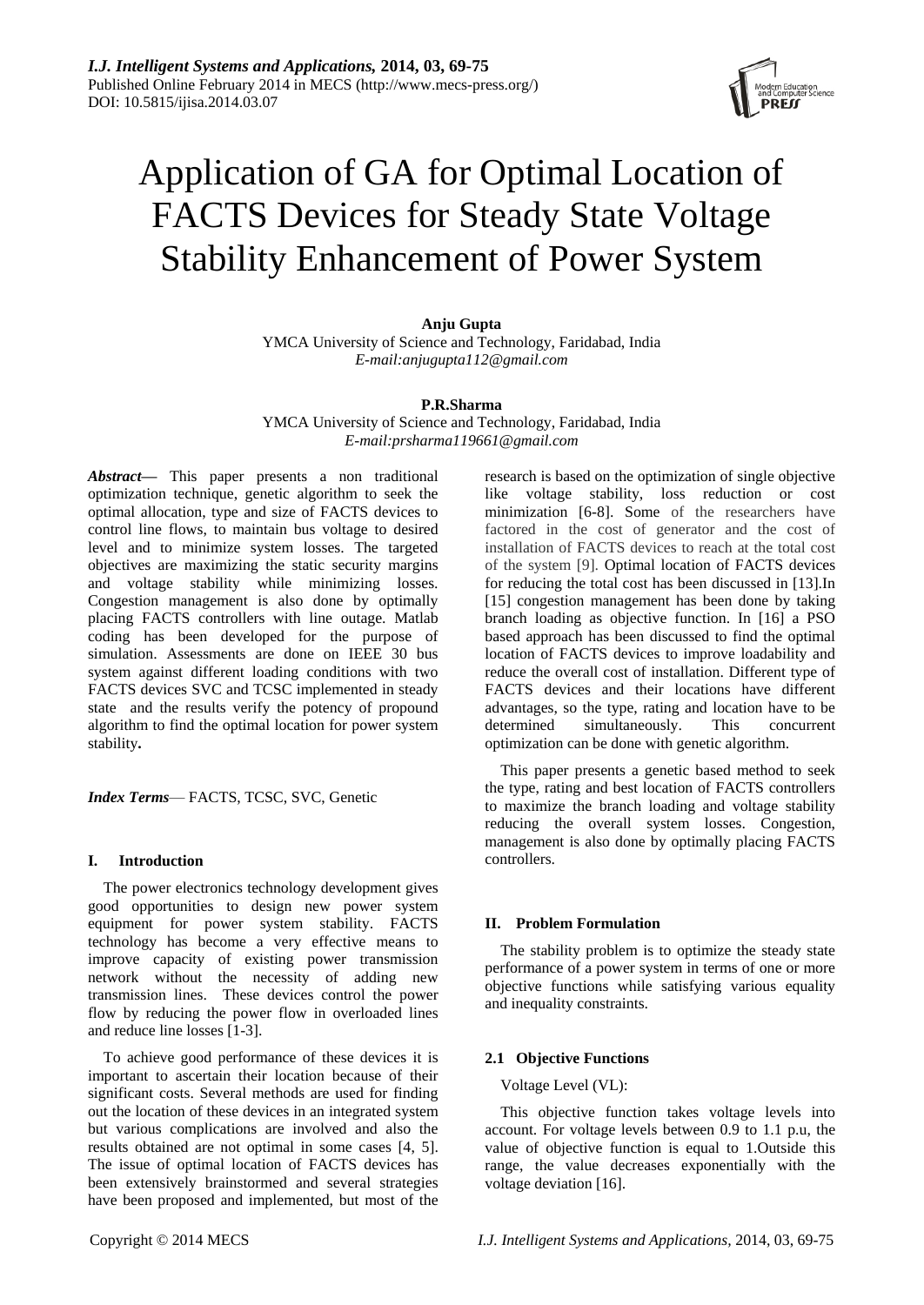$$
VS = \begin{cases} 1 & ; if 0.9 < V_b < 1.1 \\ exp(\mu |1 - V_b|) otherwise \end{cases}
$$
 (1)

#### Maximize branch loading

The objective function is associated with line loading and penalizes overloads in the lines. This term, called OVL is calculated for every line of the system. While the branch loading is less than 100%, its value is equal to 1: then it decreases exponentially with the line overloading. To speed up the convergence, the product of all objective functions is taken [15, 16]

$$
Branch loading = \sum_{line} OVL_{Line}
$$
 (2)

$$
OVL = \begin{cases} 1 & P_{pq} < P_{pq\max} \\ exp\left(\lambda \left|1 - \frac{P_{pq}}{P_{pq\max}}\right|\right) P_{pq} > P_{pq\max} \end{cases}
$$
 (3)

Where OVL is line overload factor.

#### *Loss Minimization*

The objective is to minimize the system losses [17]

$$
P_L = \sum_{k=1}^{nl} g k \sqrt{V_i^2 + V_j^2 - 2V_i V_j \cos(\delta_i - \delta_j)}
$$
 (4)

#### **2.2 Problem Constraints**

Equality Constraint

These constraint represent load flow equations as

$$
P_{Gi} - P_{Di} - V_i \sum_{k=1}^{nl} V_j [G_{ij} \cos(\delta_i - \delta_j)
$$
  
+ $B_{ij} \sin(\delta_i - \delta_j)] = 0$  (5)

$$
Q_{Gi} - Q_{Di} - V_i \sum_{k=1}^{nb} V_j [G_{ij} \sin(\delta_i - \delta_j)
$$
  
+ $B_{ij} \cos(\delta_i - \delta_j)] = 0$  (6)

Where  $i=1,2,\ldots,\ldots$  nb is the number of buses;  $P_G$ and Q<sup>G</sup> are the generator real and reactive power respectively;  $P_D$  and  $Q_D$  are the real and reactive loads respectively,  $G_{ij}$  and  $B_{ij}$  are the transfer conductance and susceptance between bus i and bus j respectively.

*Inequality Constraints*

These represent the system operating conditions such as generator voltage  $V_G$  ; generator reactive power<br>output  $Q_G$  ; transformer tap T; switchable VAR ;transformer tap T; switchable VAR compensations  $Q_C$  and load voltages  $V_L$ .

VGi min <VGi<VGi max QGi min≤QGi ≤ QGi max , i=1………….NG Ti min ≤ Ti≤ T<sup>i</sup> max i=1.................NT Where 0.9≤Ti≤1.0 0.95<VLi<1.05

Where  $V_{Li}$  is the voltages of all the load buses.

#### **III. Proposed Algorithm**

The aim of the optimization is to find the best location of FACTS devices to optimize certain objectives. In this paper we use genetic algorithm optimization technique taking location, type and rating as variables. Genetic algorithms are computerized search optimization algorithm based on the theory of natural selection. An individual is represented with three strings of length. The first string represents the values of the devices. It can take discrete values between 0 and 1, 0 corresponding to the minimum value of the device and 1 to the maximum. According to the model of the FACTS, the real value of the device is calculated with the relation.

$$
V_{REALF} = V_{MINF} + (V_{MAXF} - V_{MINF})
$$
 (7)

Where  $V_{MINF}$  and  $V_{MAXF}$  are respectively the minimum and maximum set value of the device, and is its normalized value. The second string is related to the kind of the devices. A value is given to each type of modeled device 1 for SVC, 2 for TCSC. The last string is the location of the devices. It denotes the numbers of the lines where the FACTS are to be placed.

GA starts with random generation of initial population and then the selection crossover and mutation are performed until the best solution is obtained. GA is practical algorithm and very easy to implement in a power system analysis. Various steps to be performed in Genetic Algorithm implementation are as follows.

#### **3.1 Encoding**

Initial population is generated through encoding. Three parameters are taken namely: the location, type and its rated value. Each individual is represented by N number of strings, where N is the number of FACTS devices to be required in the power system, as shown in Figure 1. Here N is 5.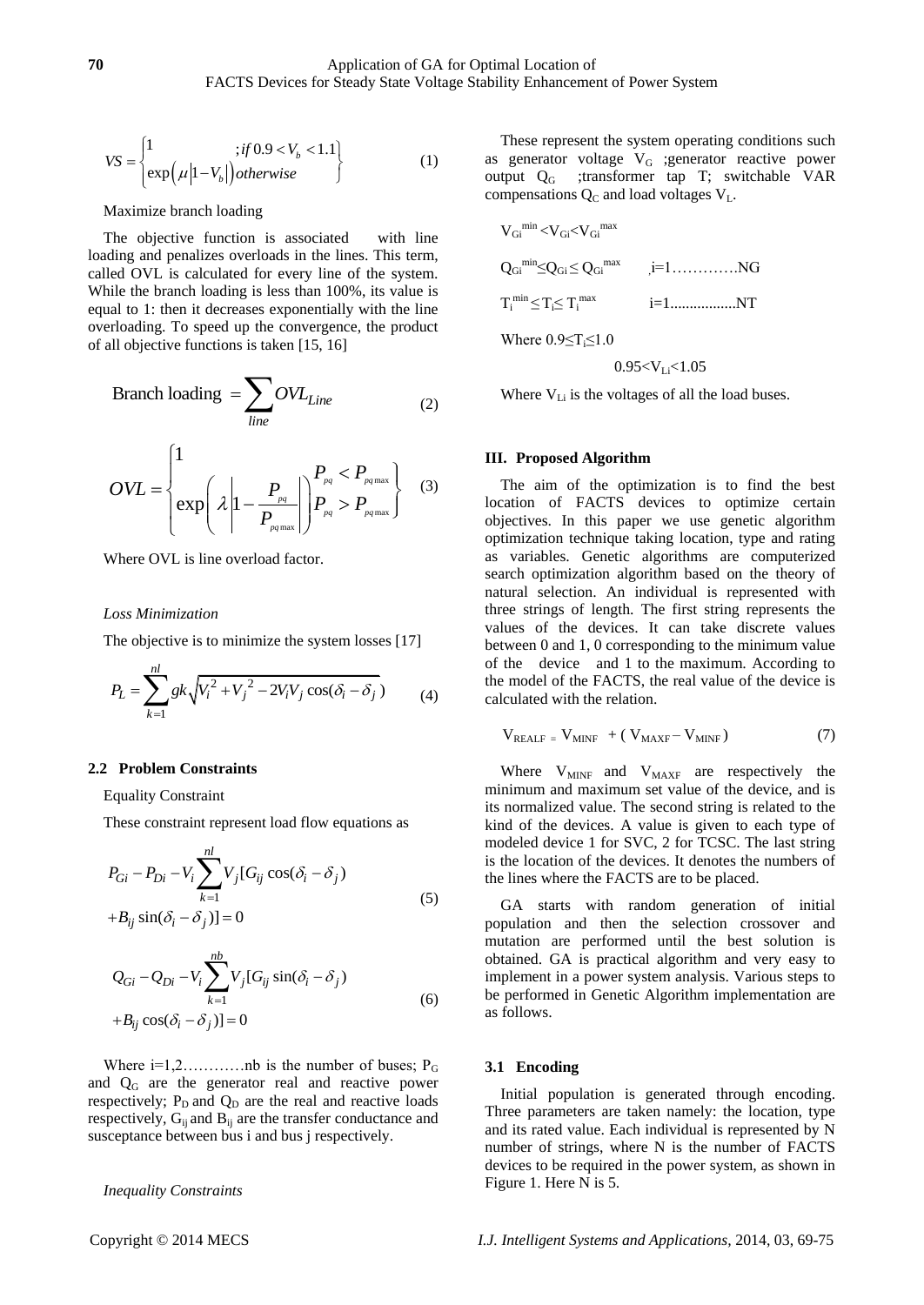

Fig. 1: Individual configuration of FACTS devices

The first string shows the no of lines where the device has to be placed. The second string shows the types of the devices. A value is given to each type of modeled FACTS device: 1 for SVC; 2 for TCSC and 3 for no FACTS device. The scope is always there to add new devices. The last value represents the rating of each FACTS device. This value is between  $-1$  and  $+1$ .  $-1$ corresponding to the minimum value that the device can take and 1 to the maximum.

### TCSC:

By modifying the reactance of the transmission line, the TCSC acts as the capacitive or inductive compensation respectively. In this study, the reactance of the transmission line is adjusted by TCSC directly. The rating of TCSC is depends on the reactance of the transmission line where the TCSC is located:

$$
X_{ij} = X_{Line} + X_{TCSC},
$$
  
\n
$$
X_{TCSC} = rtcsc * X_{Line}
$$
 (8)

Where  $X_{\text{Line}}$  is the reactance of the transmission line where the TCSC is placed and *rtcsc* is the coefficient which represents the degree of compensation by TCSC. TCSC has a working range between  $-0.7X$  Line and 0.2  $X_{\text{Line}}$ .

# SVC:

The SVC can be operated as both inductive and capacitive compensation. It is modeled as an ideal reactive power injection at bus i. The value is between - 100 MVAR to 100 MVAR.

$$
\Delta Q = Q_{SVC} \tag{9}
$$

# **3.2 Reproduction**

The Objective function is calculated for each generation and the fitness value is calculated to find the fitness of each individual. The individual is selected to for the new generation based on fitness.

# **3.3 Crossover**

The crossover is done to rearrange the information of two individuals to produce new ones. Two point crossover is used here.

#### **3.4 Mutation**

Mutation is used to introduce some sort of artificial diversification in the population to avoid premature convergence before the local minima.

#### **IV. Simulation Results**

In order to test the activeness of propound technique the modified IEEE 30 bus system without shunt capacitors is used shown in Fig 10.GA parameters for single objective optimization are

Population Size: 40, maximum no of generations: 200, crossover probability: 0.95: mutation probability: 0.001: and elitism index: 0.15

Different operating conditions are simulated to check the validity of proposed algorithm to find out the optimal location. The study considers three cases, BL as objective, VS as objective and Loss minimization as objective with base case and 130% loading with and without FACTS.

Comparative analysis of results with base case is tabulated. Base case here refers to load flow solution without any optimization objective. Fifteen runs are performed and the results presented are the best out of 15.

Table 1: Objective Function values with 130% loading

| <b>Objective Function</b> | <b>Base case</b> | 130% loading with FACTS devices |                     |              |  |
|---------------------------|------------------|---------------------------------|---------------------|--------------|--|
|                           |                  | <b>BL</b> objective             | <b>VS</b> objective | LM objective |  |
| Branch Loading (BL)       | 2537.32          | 2837.109                        | 2289.215            | 2145.3538    |  |
| Voltage Stability (VS)    | 1310.25          | 1329.838                        | 1389.583            | 1023.693     |  |
| Loss minimization         | 0.190            | 0.210                           | 0.193               | 0.179        |  |

Table 1 indicates the objective function values for three objectives optimized individually for base load and 130% loading. It is clear that that with BL as objective the value has increased by 11.8% from base

case and with VS as objective the Value of VS function has increased by 14.2% and with LM as objective LM function has reduced by 6%.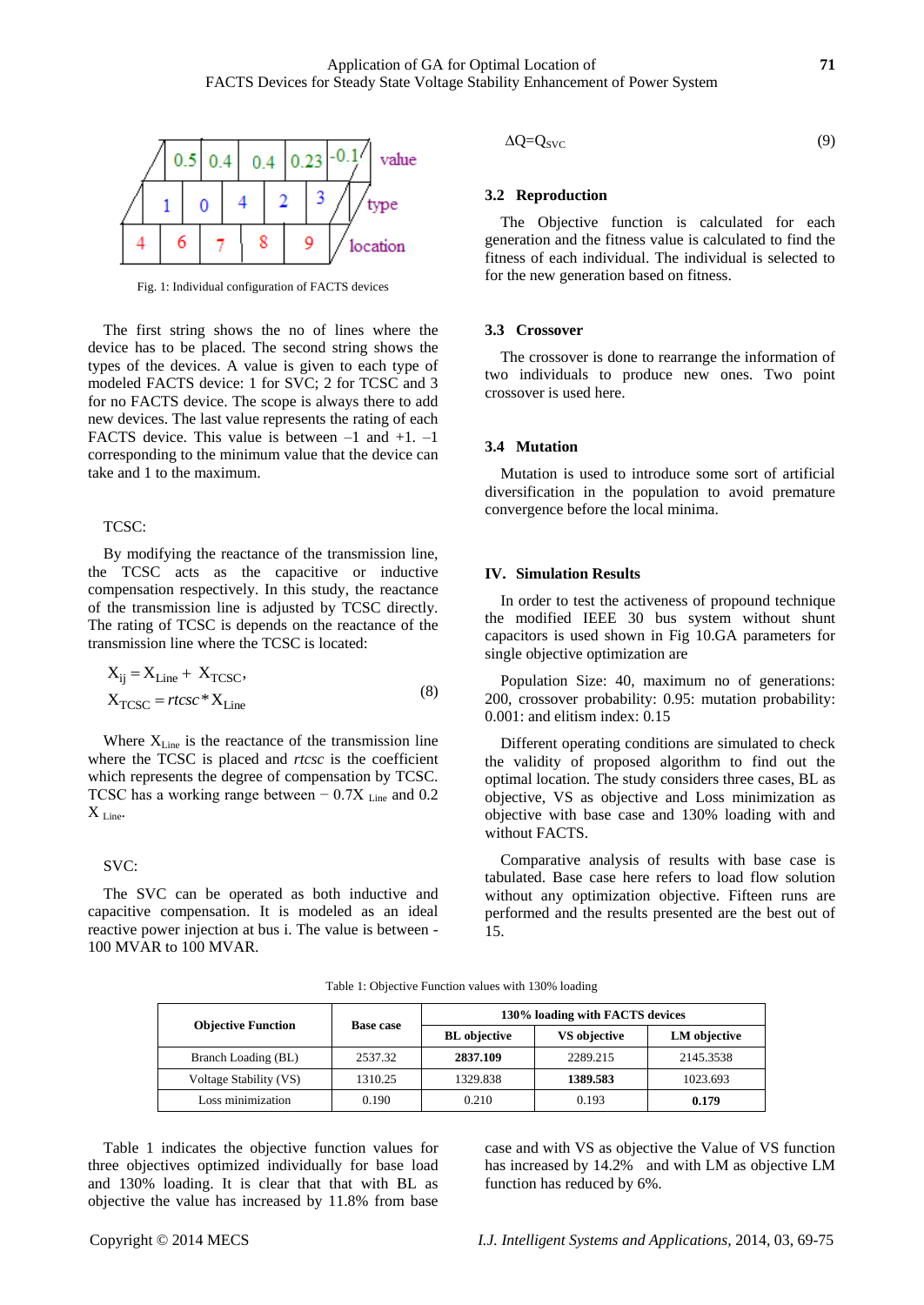# **4.1 Branch Loading Objective**

Taking branch loading as the objective function the type, location and rating of TCSC and SVC is determined and the best solution obtained as shown in Table 2. Fig 2 and Fig 3 shows the graph of error Vs no. of generations and objective function value Vs no of generation**.**

| Table 2: Optimized type, location and rating of FACTS devices for |
|-------------------------------------------------------------------|
| BL as objective at 130% loading loading                           |

| <b>Type of device</b> | Location | Rating      |
|-----------------------|----------|-------------|
| <b>SVC</b>            | 25       | $-0.005275$ |
| <b>TCSC</b>           | Line 40  | $-0.11868$  |

| Line<br>No.    | From<br><b>Bus</b> | To<br><b>Bus</b> | Spq<br>in<br><b>Base</b><br>case | Spq<br>in<br>130%<br>loading | Spq<br>After<br>including<br><b>FACTS</b><br>devices | Spq<br>max<br>Through<br>lines | Line<br>loading<br>in<br>Base<br>case | Line<br>loading<br>with<br>130%<br>loading | Line<br>loading<br>after<br>including<br><b>FACTS</b><br>devices |
|----------------|--------------------|------------------|----------------------------------|------------------------------|------------------------------------------------------|--------------------------------|---------------------------------------|--------------------------------------------|------------------------------------------------------------------|
| 1              | 1                  | $\overline{2}$   | 1.0944                           | 1.6385                       | 1.2356                                               | 1.3                            | 84.183                                | 126.036                                    | 95.046                                                           |
| $\overline{2}$ | 1                  | 3                | 0.4955                           | 0.777                        | 0.7682                                               | 1.3                            | 38.117                                | 59.7715                                    | 59.6655                                                          |
| 3              | $\overline{c}$     | $\overline{4}$   | 0.3065                           | 0.429                        | 0.4194                                               | 0.65                           | 47.1559                               | 65.9961                                    | 66.1008                                                          |
| $\overline{4}$ | 3                  | $\overline{4}$   | 0.4597                           | 0.7135                       | 0.7121                                               | 1.3                            | 35.3577                               | 54.8819                                    | 54.7769                                                          |
| 5              | 2                  | 5                | 0.6062                           | 0.8657                       | 0.8524                                               | 1.3                            | 46.6276                               | 66.5947                                    | 66.5276                                                          |
| 6              | 2                  | 6                | 0.3857                           | 0.5667                       | 0.5592                                               | 0.65                           | 59.3388                               | 87.1786                                    | 87.579                                                           |
| $\tau$         | $\overline{4}$     | 6                | 0.3862                           | 0.6189                       | 0.6226                                               | 0.9                            | 42.9084                               | 68.7635                                    | 69.8429                                                          |
| 8              | 5                  | 7                | 0.1864                           | 0.272                        | 0.1616                                               | 0.7                            | 26.6318                               | 38.8503                                    | 37.7972                                                          |
| 9              | 6                  | 7                | 0.3577                           | 0.4748                       | 0.4675                                               | 1.3                            | 27.5151                               | 36.525                                     | 36.4473                                                          |
| 10             | 6                  | 8                | 0.1638                           | 0.3551                       | 0.3132                                               | 0.32                           | 51.1727                               | 110.97                                     | 97.875                                                           |
| 11             | 6                  | 9                | 0.1446                           | 0.2328                       | 0.2207                                               | 0.65                           | 22.2527                               | 35.8213                                    | 34.5275                                                          |
| 12             | 6                  | 10               | 0.1831                           | 0.2391                       | 0.1692                                               | 0.32                           | 57.2275                               | 74.713                                     | 72.1731                                                          |

Table 3: Lines to be overloaded with 130 % loading with and without FACTS

Table 3 indicates that the lines 1 and 10 are overloaded without the introduction of FACTS devices and the line loading has been decreased appreciably and power flow is also within limits with the optimal insertion of FACTS devices**.**



Fig. 2: Error Vs no. of generations



Fig. 3: Objective function Vs Generations

# **4.2 Line Outage**

# Line 5 outage

With the line 5outage is there, the lines 6 and 8 are loaded by 105.4285% and 117.7534% respectively. This overloading can be relieved by placing  $S\bar{V}C$  at  $11^{\text{th}}$ bus with Bsvc of -0.375057 and three TCSC devices in lines 14,23 and 11 with  $X_{TCSC}$  of -0.080656,-0.008245 and -0.024216 respectively. Table 4 shows the comparative analysis of objective function values with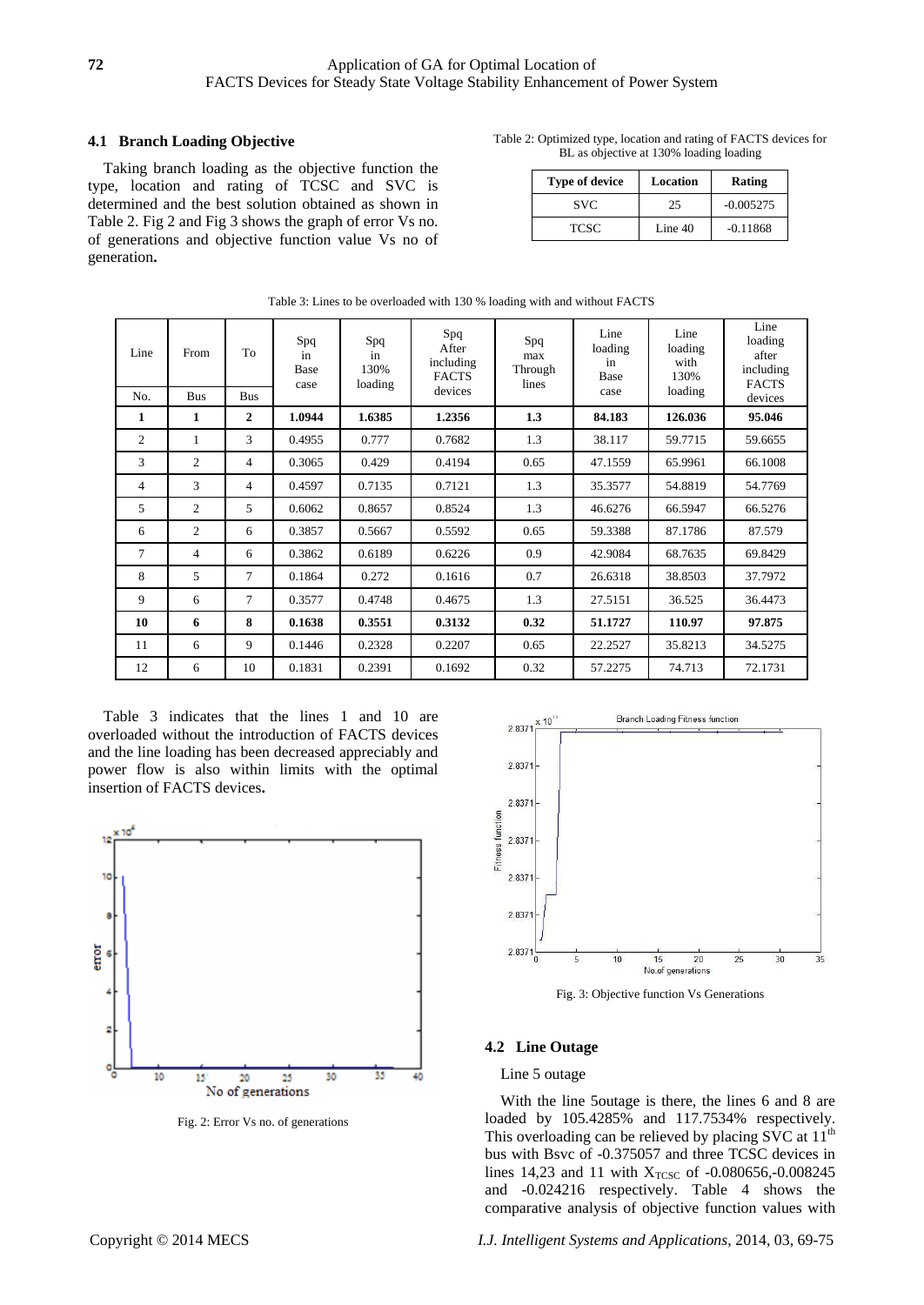base case and with optimization. Fig 4 shows the error and generation graph and Fig 5 shows the graph between fitness value Vs generation.





Fig. 5: Fitness Vs Generation with BL as objective

Fig. 4: Error Vs Generations with line 5 outage

|                           | <b>Base case</b> | 130% loading with FACTS devices |                     |              |  |
|---------------------------|------------------|---------------------------------|---------------------|--------------|--|
| <b>Objective Function</b> |                  | <b>BL</b> objective             | <b>VS</b> objective | LM objective |  |
| Branch Loading (BL)       | 25.0162          | 482.06                          | 486.112             | 483.393      |  |
| Voltage Stability (VS)    | 121.1703         | 242.7302                        | 314.50              | 248.74       |  |
| Loss minimization         | 0.1691           | 0.170                           | 0.170               | 0.167        |  |

Table 4: Comparison of objective function values when line 5 given outage with and without FACTS devices at 130% loading

# Line 36 outage

.

When the line 36 given outage then lines 27, 30, 31 and 33 are loaded by 116.3357%, 103.8337%, 117.1324% and 127.7935% respectively. This overloading can be relieved by placing SVC at  $1<sup>st</sup>$  bus with B<sub>svc</sub> of 0.244239 and two TCSC devices in lines 31

and 33 with  $X_{TCSC}$  of -0.346388 and -0.325978 respectively. Table 5 shows the comparison of objective function values with base case and with optimization. Fig 6. shows the graph of fitness Vs generations with BL as objective.

Table 5: Comparison of objective function values when line 36 given outage with and without FACTS devices at 130% loading

|                           |                   | Line 36 outage with FACTS devices |                     |              |  |
|---------------------------|-------------------|-----------------------------------|---------------------|--------------|--|
| <b>Objective Function</b> | Line 36 is outage | <b>BL</b> objective               | <b>VS</b> objective | LM objective |  |
| Branch Loading (BL)       | 60.8893           | 621.8524                          | 601.7279            | 612.98       |  |
| Voltage Stability (VS)    | 183.7809          | 302.0251                          | 309.2734            | 295.91       |  |
| Loss Minimization         | 0.12553           | 0.128988                          | 0.127814            | 0.1238       |  |



Fig. 6: Fitness Vs Generations

#### **4.3 Voltage Stability as Objective**

Taking voltage stability as the objective function the type, location and rating of TCSC and SVC is determined and the best solution obtained as shown in table 6. Fig 7 shows the graph of objective function and no of generation and Fig 8 indicates the graph of error of  $1<sup>st</sup>$  and last generation and no of generations and with FACTS controller at optimal location. Table 7 shows the improvement in voltage profile of weak buses with the insertion of SVC at location 18 with rating -0.2668.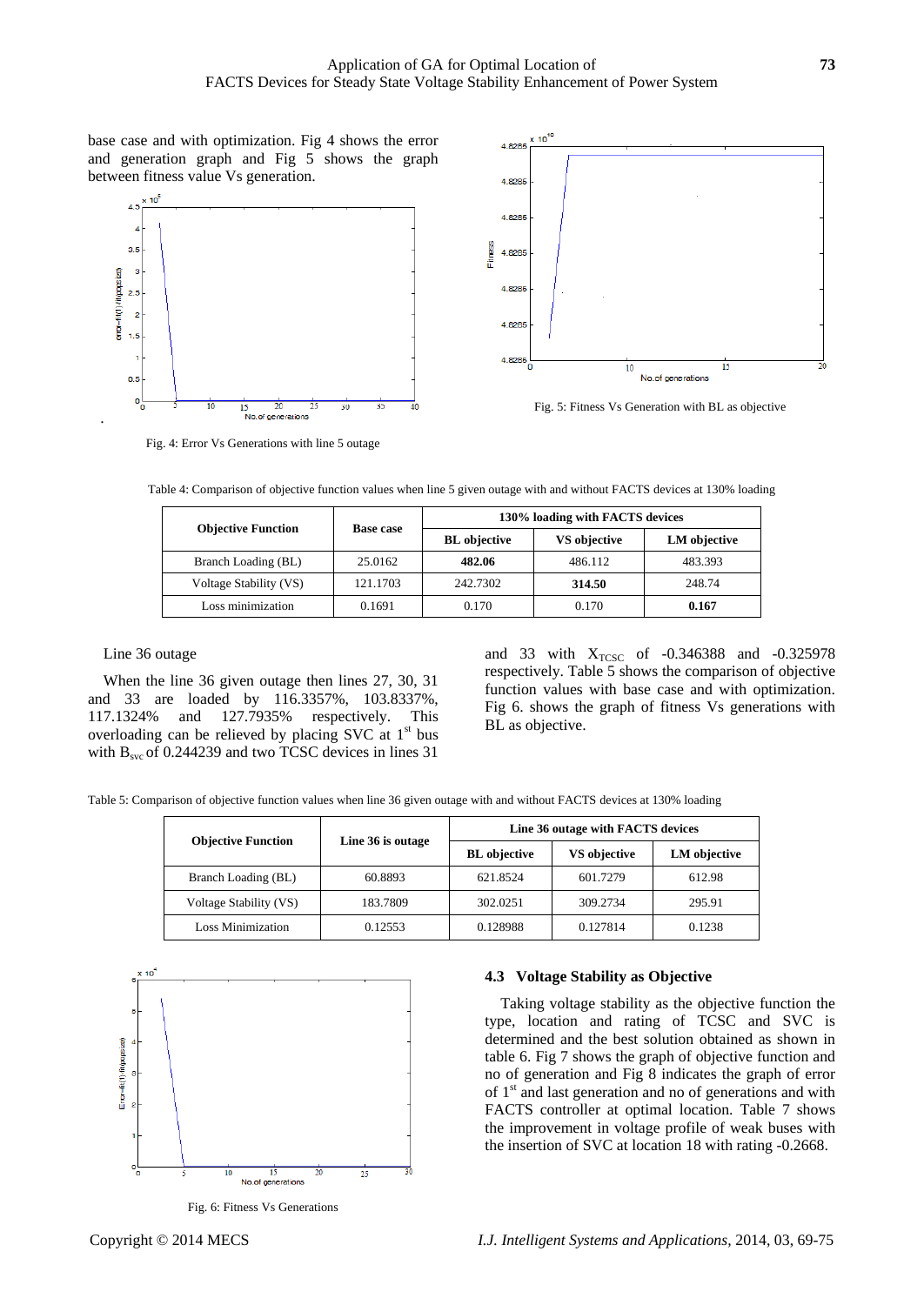| Table 6: Optimized type, location and rating of FACTS devices for |  |
|-------------------------------------------------------------------|--|
| VS as objective function at 130 % loading                         |  |

| <b>Type of device</b> | Location | Rating    |  |
|-----------------------|----------|-----------|--|
| SVC.                  | 18       | $-0.2668$ |  |



Fig. 7: Objective functions versus no of generation

Table 7: Voltage profile with FACTS

| Bus No | Without facts at<br>130% loading | With TCSC and SVC at<br>optimal location |
|--------|----------------------------------|------------------------------------------|
| 26     | 0.8921                           | 0.95366                                  |
| 30     | 0.8902                           | 0.95909                                  |
| 21     | 0.9171                           | 0.978                                    |



Fig. 8: Error versus no of generation for voltage Stability as objective

#### **4.4 Loss Minimization as Objective**

Taking Loss minimization as the objective function the type, location and rating of TCSC and SVC is determined and the best solution obtained as shown in table IX. Fig 9 shows the error between fitness value of 1<sup>st</sup> iteration and last iteration. Table VIII shows the active and reactive losses with FACTS controller.

Results indicate that by proper placement of FACTS devices, losses are reduced considerably.

Table 8: Power loss at 130 % loading

| Active power | Reactive loss | Active loss  | Reactive loss |
|--------------|---------------|--------------|---------------|
| loss without | without       | with         | with          |
| <b>FACTS</b> | <b>FACTS</b>  | <b>FACTS</b> | <b>FACTS</b>  |
| 0.181        | 0.495         | 0.179        | 0.4007        |

Table 9: Optimized type, location and rating of device at 130% loading with loss minimization as objective

| Type of device | Location | Rating  |
|----------------|----------|---------|
| <b>TCSC</b>    |          | 0.03387 |



Fig. 9: Error Vs No of generation

### **V. Conclusion**

Taking Loss minimization as the objective function the type, location and rating of TCSC and SVC is determined and the best solution obtained as shown in table IX. Fig 9 shows the error between fitness value of 1<sup>st</sup> iteration and last iteration. Table VIII shows the active and reactive losses with FACTS controller. Results indicate that by proper placement of FACTS devices, losses are reduced considerably.

#### **Acknowledgments**

The authors would like to thank the anonymous reviewers for their careful reading of this paper and for their helpful comments.